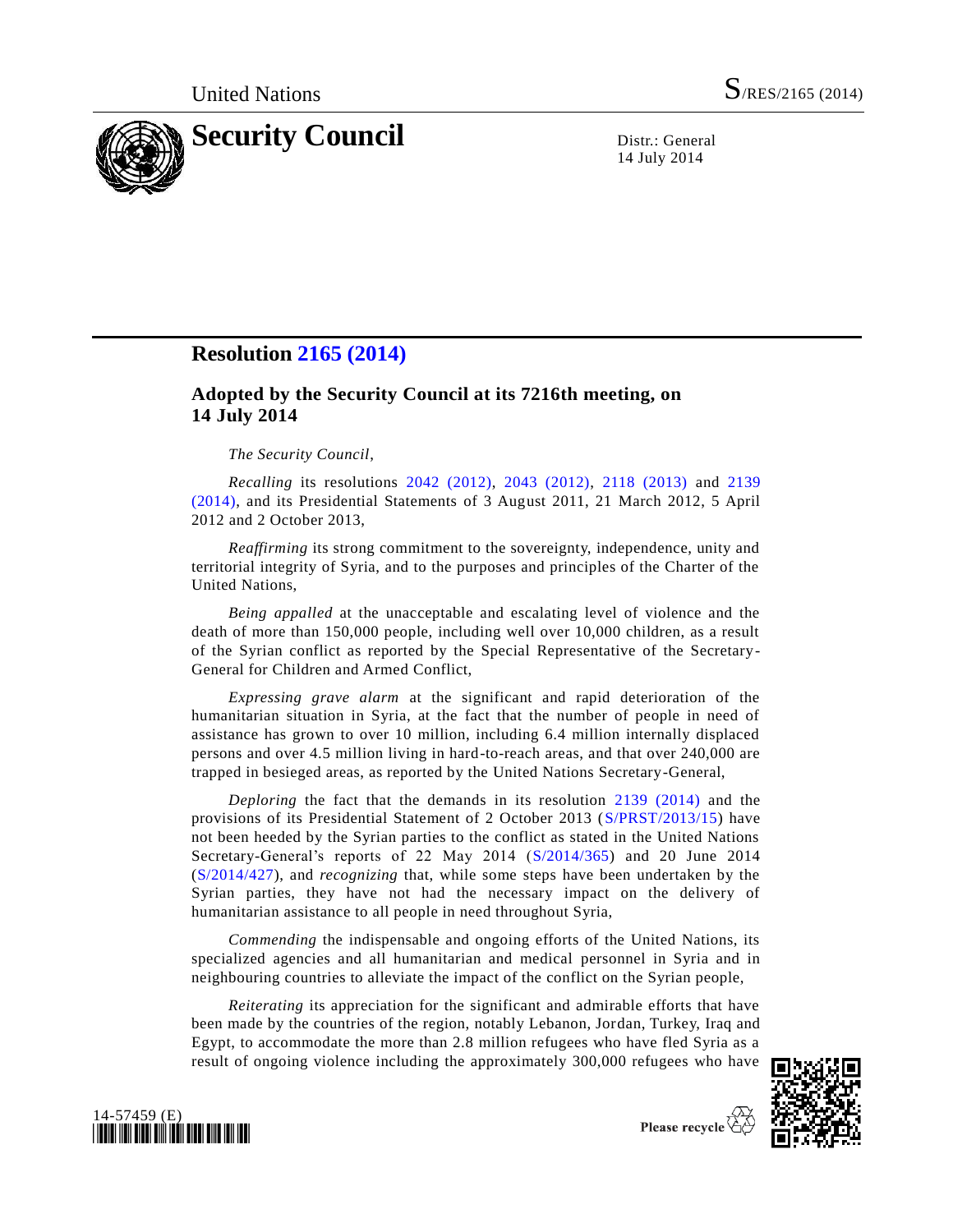fled since the adoption of resolution [2139 \(2014\),](http://undocs.org/S/RES/2139(2014)) and *urging again* all Member States, based on burden-sharing principles, to support these neighbouring host countries to enable them to respond to the growing humanitarian needs, including by providing direct support,

*Strongly condemning* the continuing widespread violations of human rights and international humanitarian law by the Syrian authorities, as well as the human rights abuses and violations of international humanitarian law by armed groups,

*Stressing* the need to end impunity for violations of international humanitarian law and violations and abuses of human rights, and *reaffirming* that those who have committed or are otherwise responsible for such violations and abuses in Syria must be brought to justice,

*Expressing grave alarm* in particular at the continuing indiscriminate attacks in populated areas, including an intensified campaign of aerial bombings and the use of barrel bombs in Aleppo and other areas, artillery, shelling and air strikes, and the widespread use of torture, ill-treatment, sexual and gender-based violence as well as all grave violations and abuses committed against children, and *reiterating* that some of these violations may amount to war crimes and crimes against humanity,

*Reiterating* its demand that all parties demilitarize medical facilities, schools and other civilian facilities and avoid establishing military positions in populated areas and desist from attacks directed against civilian objects,

*Reaffirming* the primary responsibility of the Syrian authorities to protect the population in Syria and *reiterating* that parties to armed conflict bear the primary responsibility to take all feasible steps to ensure the protection of civilians, and *recalling* in this regard its demand that all parties to armed conflict comply fully with the obligations applicable to them under international law related to the protection of civilians in armed conflict, including journalists, media professionals and associated personnel,

*Recalling* the need for all parties to respect the relevant provisions of international humanitarian law and the United Nations guiding principles of humanitarian emergency assistance,

*Expressing grave alarm* at the spread of extremism and extremist groups, the targeting of civilians based on their ethnicity, religion and/or confessional affiliations, *expressing further grave alarm* at the increased attacks resulting in numerous casualties and destruction, indiscriminate shelling by mortars, car bombs, suicide attacks, tunnel bombs as well as hostage taking, kidnappings, and attacks against civilian infrastructure including deliberate interruptions of water supply, *condemning* terrorism in all its forms and manifestations and *recalling* in this regard its resolutions [1373 \(2001\),](http://undocs.org/S/RES/1373(2001)) [1624 \(2005\),](http://undocs.org/S/RES/1624(2005)) [2129 \(2013\)](http://undocs.org/S/RES/2129(2013)) and [2133 \(2014\),](http://undocs.org/S/RES/2133(2014))

*Deeply disturbed* by the continued, arbitrary and unjustified withholding of consent to relief operations and the persistence of conditions that impede the delivery of humanitarian supplies to destinations within Syria, in particular to besieged and hard-to-reach areas, and *noting* the United Nations Secretary-General's view that arbitrarily withholding consent for the opening of all relevant border crossings is a violation of international humanitarian law and an act of non-compliance with resolution [2139 \(2014\),](http://undocs.org/S/RES/2139(2014))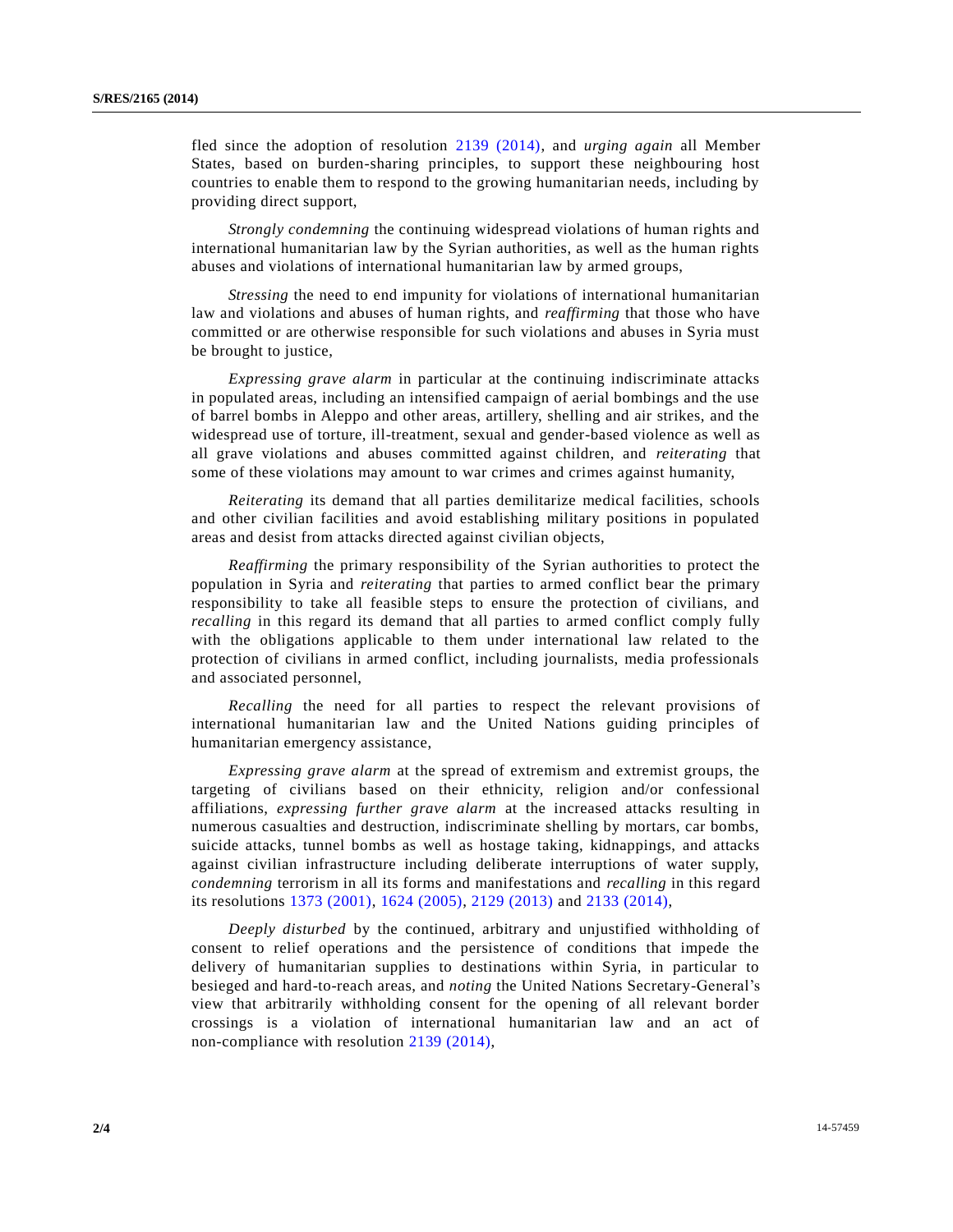*Emphasizing* that the humanitarian situation will continue to deteriorate further in the absence of a political solution to the crisis, *reiterating* its endorsement of the Geneva Communiqué of 30 June 2012 (Annex II of resolution [2118 \(2013\)\)](http://undocs.org/S/RES/2118(2013)) and *demanding* that all parties work towards the immediate and comprehensive implementation of the Geneva Communiqué aimed at bringing an immediate end to all violence, violations and abuses of human rights and violations of international law, and facilitating the Syrian-led process launched in Montreux on 22 January 2014, leading to a transition that meets the legitimate aspirations of the Syrian people and enables them independently and democratically to determine their own future,

*Recalling* its intent, expressed in its resolution [2139 \(2014\),](http://undocs.org/S/RES/2139(2014)) to take further steps in the case of non-compliance with the resolution,

*Determining* that the deteriorating humanitarian situation in Syria constitutes a threat to peace and security in the region,

*Underscoring* that Member States are obligated under Article 25 of the Charter of the United Nations to accept and carry out the Council's decisions,

1. *Reiterates* that all parties to the conflict, in particular the Syrian authorities, must comply with their obligations under international humanitarian law and international human rights law and must fully and immediately implement the provisions of its resolution [2139 \(2014\)](http://undocs.org/S/RES/2139(2014)) and its Presidential Statement of 2 October 2013 [\(S/PRST/2013/15\)](http://undocs.org/S/PRST/2013/15);

2. *Decides* that the United Nations humanitarian agencies and their implementing partners are authorized to use routes across conflict lines and the border crossings of Bab al-Salam, Bab al-Hawa, Al Yarubiyah and Al-Ramtha, in addition to those already in use, in order to ensure that humanitarian assistance, including medical and surgical supplies, reaches people in need throughout Syria through the most direct routes, with notification to the Syrian authorities, and to this end *stresses* the need for all border crossings to be used efficiently for United Nations humanitarian operations;

3. *Decides* to establish a monitoring mechanism, under the authority of the United Nations Secretary-General, to monitor, with the consent of the relevant neighbouring countries of Syria, the loading of all humanitarian relief consignments of the United Nations humanitarian agencies and their implementing partners at the relevant United Nations facilities, and any subsequent opening of the consignments by the customs authorities of the relevant neighbouring countries, for passage into Syria across the border crossings of Bab al-Salam, Bab al-Hawa, Al Yarubiyah and Al-Ramtha, and with notification by the United Nations to the Syrian authorities, in order to confirm the humanitarian nature of these relief consignments;

4. *Decides* that the United Nations monitoring mechanism shall be deployed expeditiously;

5. *Further decides* that the decisions contained in operative paragraphs two and three of this resolution shall expire 180 days from the adoption of this resolution, and shall be subject to review by the Security Council;

6. *Also decides* that all Syrian parties to the conflict shall enable the immediate and unhindered delivery of humanitarian assistance directly to people throughout Syria, by the United Nations humanitarian agencies and their